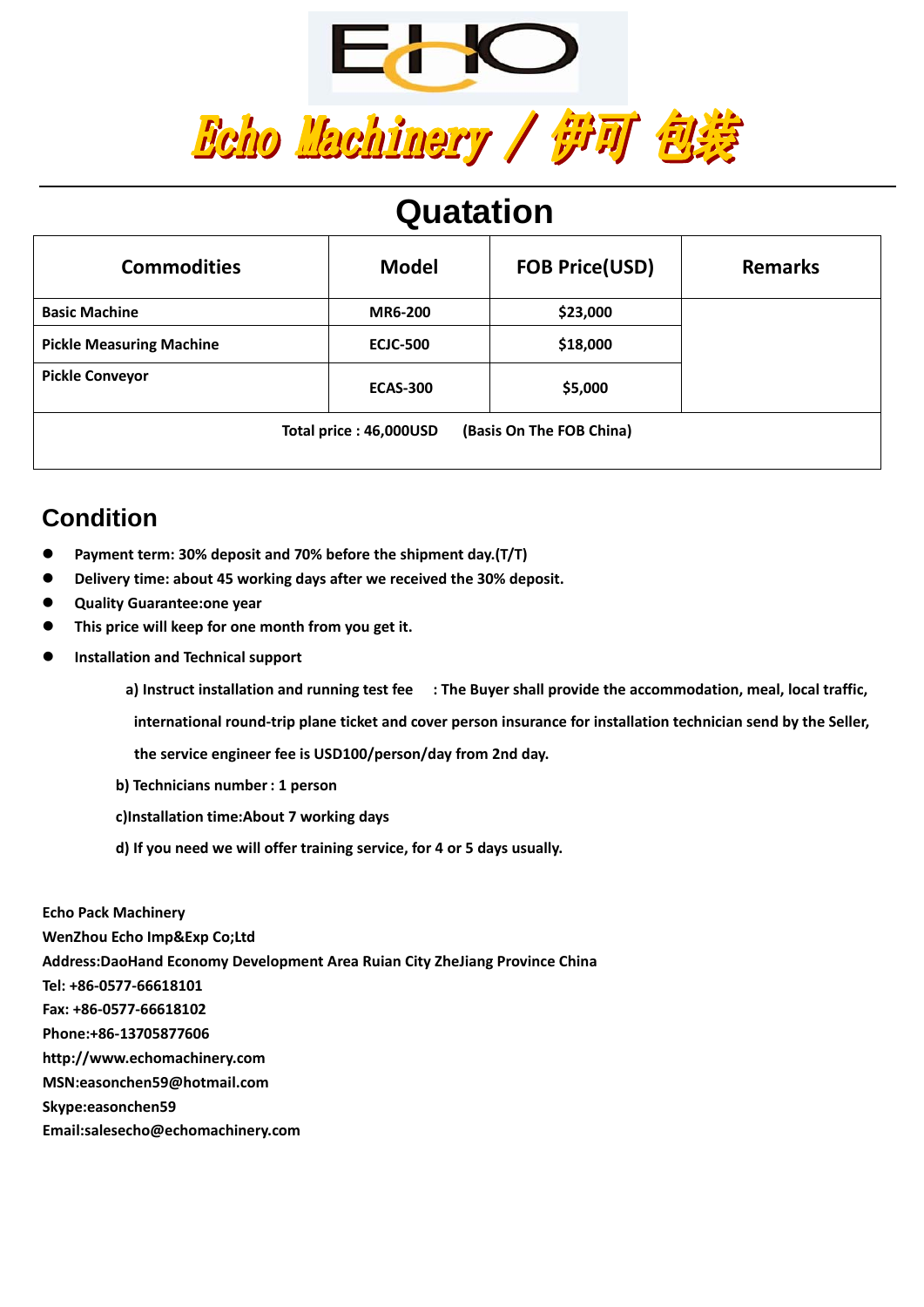#### **Automatic Pickle Packing Solution**



This is Packaging Production Line and Bag Given Packaging Machine Have Six(6)Work Station And Its Funtion Are As Follows

### **Machine Feature:**

**1.High Quality And Performance 2.Good Stable And Also Good Machine Exterior 3.Own An Extensive Range In Filling Productions 4.Easy Operate By Touch‐Sensitive Screen,PLC And Electric Control System 5.Fridendly Man‐Manchine Interface 6.Speed Can Be Anjusted By Frequency Conversion Within The Range 7.Volume changed easy by anjusting handle in the paste filller 8.Pefect Sealing System 9.Good Safety Secure And So On**

# **Basic Machine**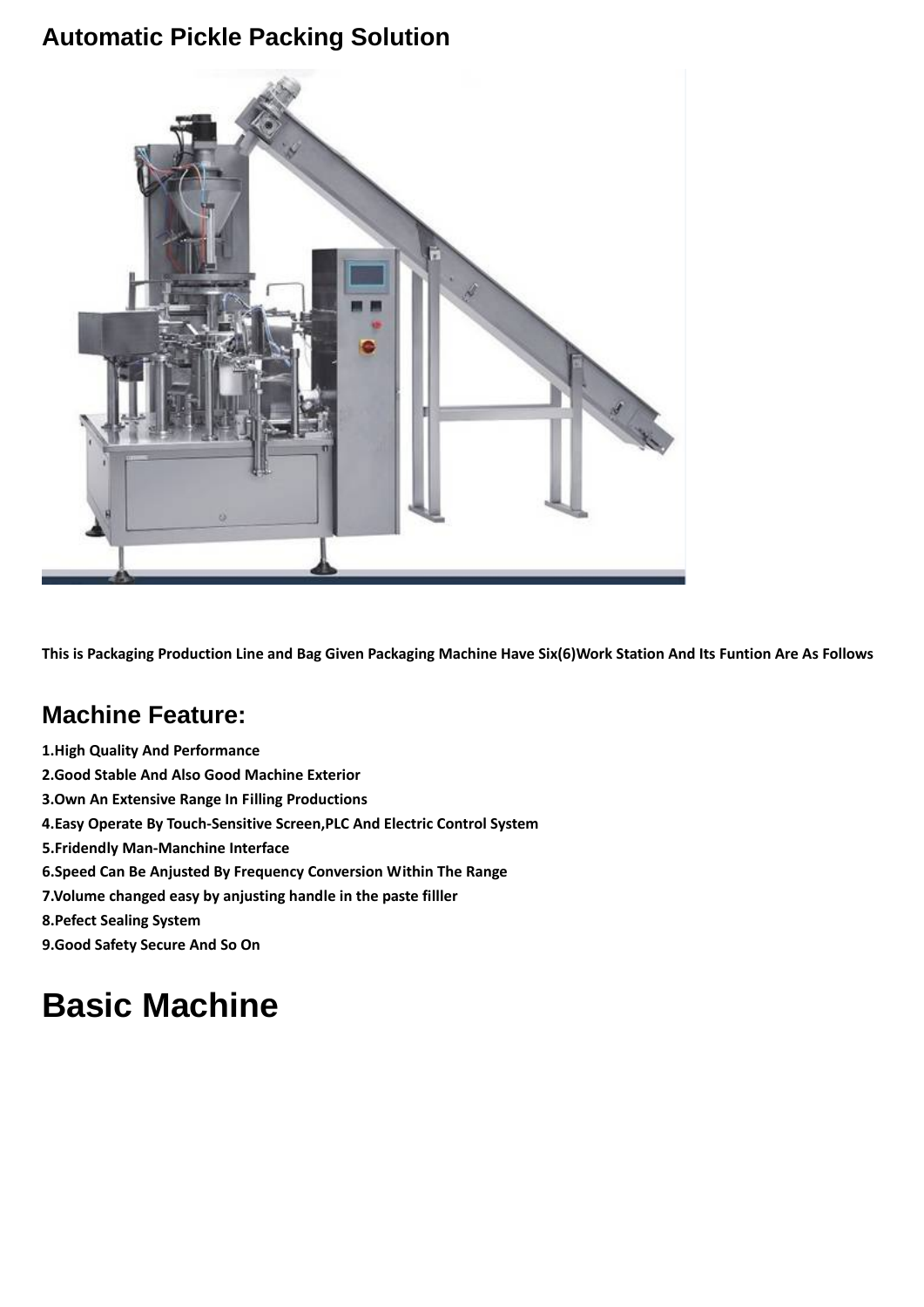

| <b>Model</b>                         | <b>MR6-200</b>                                                                                   |  |  |  |
|--------------------------------------|--------------------------------------------------------------------------------------------------|--|--|--|
| Bag type                             | Portable bag, Hand luggage, Zipper bag, Edging bag 4<br>sides, Edging bag 3 sides, Paper bag etc |  |  |  |
| Size of bag                          | W:80~200mm L 100-300mm                                                                           |  |  |  |
| <b>Filling scope</b>                 | 5-1500g                                                                                          |  |  |  |
| <b>Speed</b>                         | 35-60bags/min (The speed depends on the product status<br>and filling weight)                    |  |  |  |
| Package accuracy                     | Error≤±1                                                                                         |  |  |  |
| <b>Total power</b>                   | $2.5$ Kw                                                                                         |  |  |  |
| Scope of application                 | pickles, vegetables pickled in soy sauce, pickled vegetables                                     |  |  |  |
| <b>Measuring corollary equipment</b> | Pickle Filler, Conveyor                                                                          |  |  |  |
| Weight                               | <b>1200KG</b>                                                                                    |  |  |  |
| Dimensions(LWH)                      | 1480*1320*1510MM                                                                                 |  |  |  |

# **Pickle Measuring Machine**

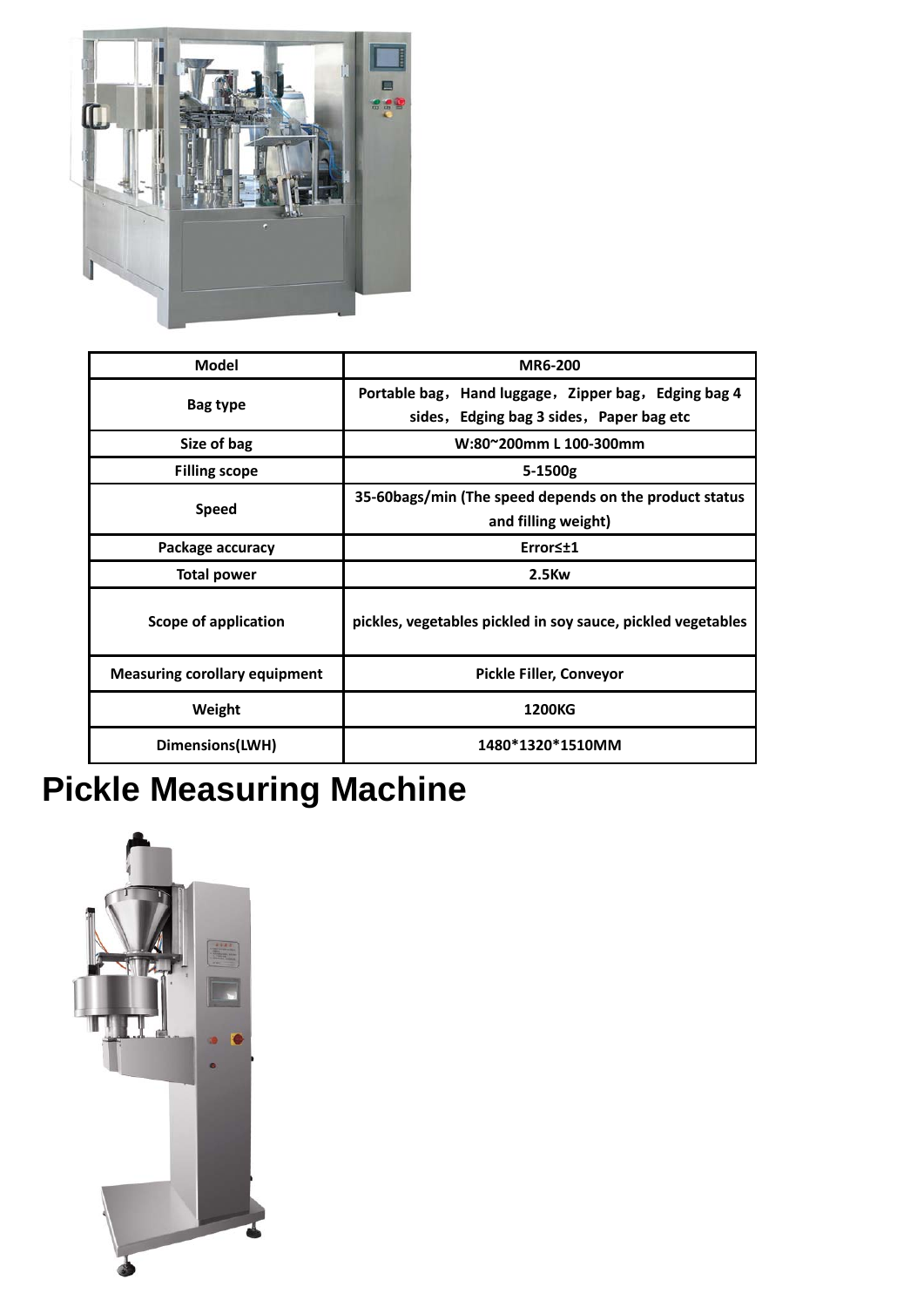| <b>Filling volume</b>     | $15 - 500g$              |
|---------------------------|--------------------------|
| <b>Accuracy</b>           | 1.5g                     |
| <b>Machine speed</b>      | 30-60bag/min             |
| Type of hopper            | <b>Screw measurement</b> |
| <b>Type of drive</b>      | Servo motor              |
| <b>Total of powder</b>    | <b>1.4 KW</b>            |
| <b>Capacity of hopper</b> | 1300ML                   |
| <b>Overall dimension</b>  | 1200*900*3000mm (L*W*H)  |

# **Conveyor**



| <b>Model</b>        | <b>ECAS-300</b>     |
|---------------------|---------------------|
| Conveying ability   | 6m3/h               |
| Voltage             | 380V 3ph/220V 1.1KW |
| GW/NW               | 450KG/350KG         |
| <b>Packing Size</b> | 5700*810*900mm      |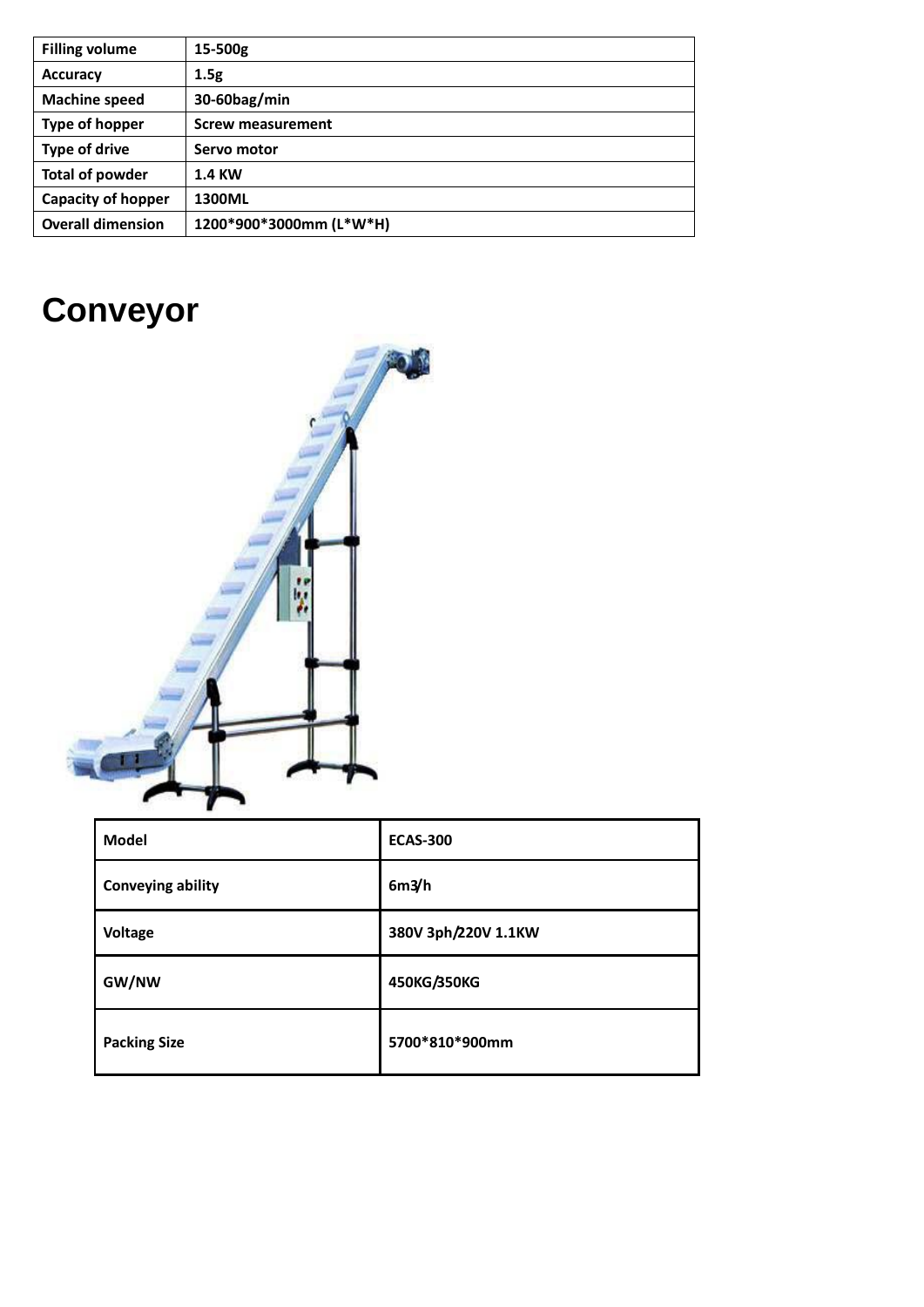## **PACKAGING PROCESS**



| <b>Station 1</b> | <b>Bag feeding</b>                                                                                                          |
|------------------|-----------------------------------------------------------------------------------------------------------------------------|
|                  | Feed many pouches or bags in the bag magazine, our main bag magazine can move up and down, you can                          |
|                  | feed bags very easily when it moved down, and when it moved up, there are a mechanical arm with two                         |
|                  | vacuum caps will take bag up and then transmit it to the mechanical gripper on the rotary table.                            |
| <b>Station 2</b> | <b>Date Printing (option)</b>                                                                                               |
| <b>Station 3</b> | <b>Opening</b>                                                                                                              |
|                  | To open stand (flat) pouches from top and bottom with two sets vacuum caps.                                                 |
| <b>Station 4</b> | <b>Filling</b>                                                                                                              |
|                  | Measured its weight or volume by scales.                                                                                    |
|                  | There are an opening detection device insert into the open bag or pouch to expanding it and detect if it is<br>open or not. |
|                  | No open no filling no sealing                                                                                               |
| <b>Station 5</b> | <b>Sealing</b>                                                                                                              |
|                  | To seal the pouch or bag mouth with a couple of heat sealing air bar, the sealing pattern you can option,                   |
|                  | net or straight lines                                                                                                       |
| <b>Station 6</b> | <b>Forming and output</b>                                                                                                   |
|                  | To make the sealing stable and preventing from wrinkling with a couple of cold press, then output the                       |
|                  | finished production automatically.                                                                                          |